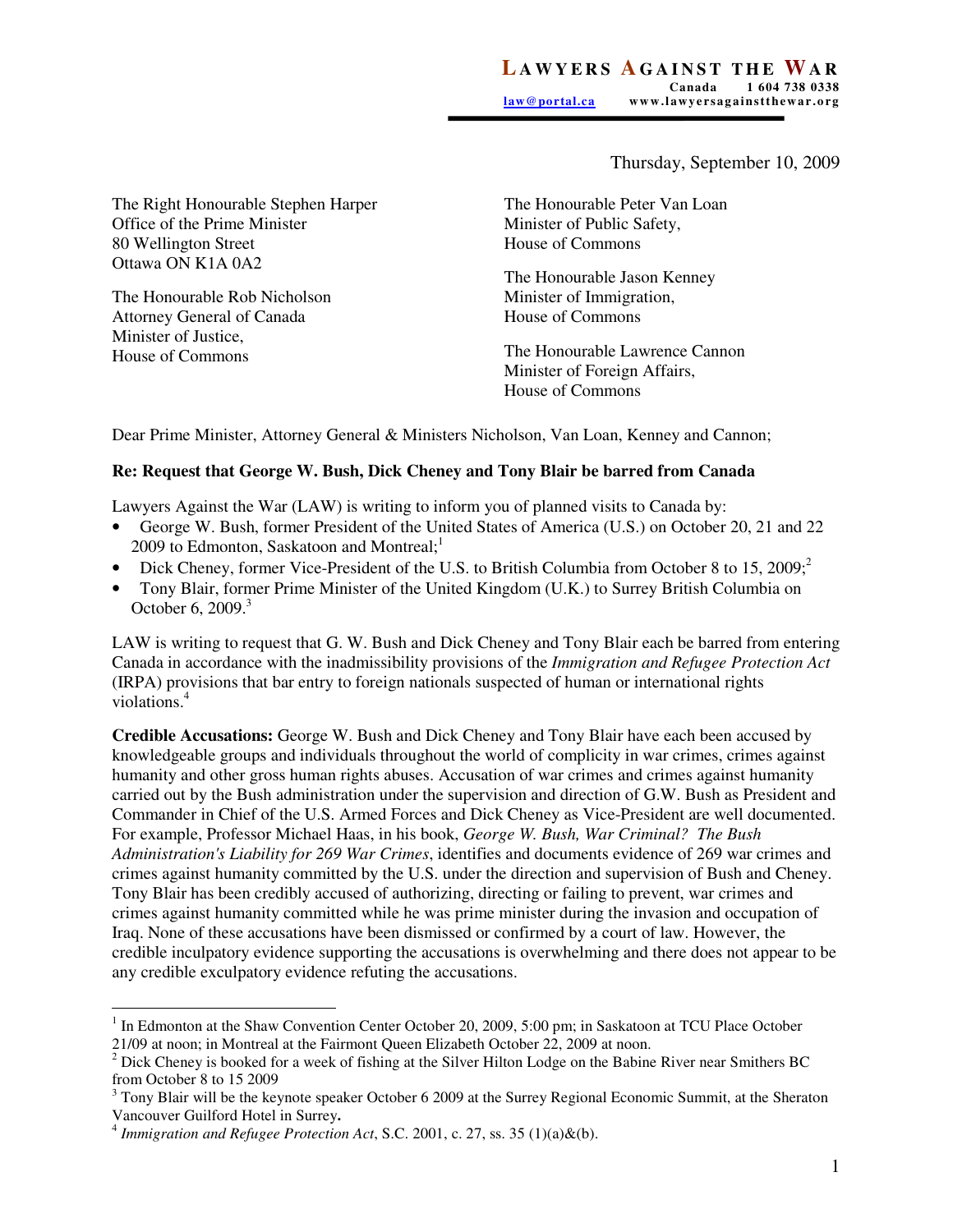**Reliable Evidence:** Evidence that is part of the public record far exceeds the 'reasonable grounds' required by the inadmissibility sections of the IRPA. That torture and other criminal treatment was used by U.S. officials on non-Americans imprisoned in Guantánamo Bay, Abu Ghraib, Bagram and other offshore U.S. prisons is no longer open to question. In our letter of February 23, 2009 we advised you of some recent reports.<sup>5</sup> These reports indicate that Bush and Cheney authorized and directed and failed to prevent torture and other prohibited treatment of prisoners in Guantánamo Bay, Abu Ghraib, Bagram and other U.S. controlled offshore prisons. Evidence now available establishes that Canadian citizen Omar Khadr is one of the victims of those criminal acts, prohibited by CAT and by Canadian law<sup>6</sup>. Additional torture memos released by the Obama administration indicate that Bush and Cheney approved for use on prisoners held in these offshore prisons, sleep deprivation (used on Khadr), water boarding (simulated drowning) and other treatments prohibited by international and Canadian law. Records and documents released to date indicate that that Blair and Bush knowingly planned and carried out the illegal invasion and occupation of Iraq<sup>7</sup> that has resulted in the death, injury and displacement of millions of people.

**Court Decisions:** Courts in Canada and the U.S. have confirmed the involvement of the Bush administration in war crimes. The U.S. Supreme Court in *Rasul v. Bush* 542 U.S. 455 (2004) ruled that Bush's 13 November 2001 order<sup>8</sup> depriving Guantánamo Bay prisoners of habeas corpus was unlawful under both U.S. and international law. Again in 2006 the U.S. Supreme Court in *Hamdan v Rumsfeld,* 126 S.Ct. 2749 (2006) ruled that the Guantánamo Bay regime created by that same 13 November 2001 order violates the Geneva Convention fair trial rights. Under international (Geneva Conventions) and Canadian (*Crimes against Humanity and War Crimes Act* and the *Geneva Conventions Act*) depriving a prisoner of a fair trial is a war crime.

The Supreme Court of Canada in *Canada (Justice) v. Khadr,* 2008 SCC 28, confirmed that the Bush administration's treatment of prisoners in Guantánamo Bay violated the Geneva Conventions, Canada's domestic law and Canada's international law obligations. The Federal Court of Canada in *Khadr v. the Prime Minister et al,* 2009 FC 405, ruled that the U.S. treatment, of Omar Khadr in Guantánamo Bay and the use of sleep deprivation (moving Khadr every three hours for a period of three weeks to 'soften' him up for interrogation by Canadian officials) violated CAT and that Khadr's detention was illegal under international law.

**Canadian law:** As observed by UN High Commissioner of Human Rights Navi Pillay all states are responsible for enforcing international humanitarian law by ensuring that violators are prosecuted and held accountable. Canada, as a signatory to CAT, the Geneva Conventions and the *Rome Statute for an International Criminal Court,* has a legal duty to take effective measures to prevent and punish war crimes and crimes against humanity (torture is both) wherever such crimes occur, no matter what the nationality of the perpetrator(s) or victim(s). The Geneva Conventions<sup>9</sup> and CAT impose a mandatory

*RIGHTS: Call to Try Bush***,** By Julio Godoy**,** IPS/Berlin, February 2. 2009. http://ipsnews.net/news.asp?idnews=45636

<sup>&</sup>lt;sup>5</sup> See, Broken *Laws, Broken Lives: Medical Evidence of Torture by U.S. Personnel and its Impacts, A Report by <i>Compaction* Physicians for Human Rights, June 2008. http://brokenlives.info/?page\_id=69; *Senate Armed Services Committee Inquiry Into The Treatment Of Detainees In U.S. Custody*, Dec. 11, 2008. http://levin.senate.gov/newsroom/supporting/2008/Detainees.121108.pdf;

<sup>6</sup> Under the *Criminal Code*, the *Geneva Conventions Act* and the *Crimes against Humanity and War Crimes Act*

torture is a crime in Canada no matter where and by who and against whom it is alleged to have occurred. 7 See, Jamie Doward, Gaby Hinsliff and Mark Townsend, *Leaked Memorandum proves B ush and Blair planned illegal Iraq invasion,* The Observer, June 21, 2009.

<sup>8</sup> *Detention, Treatment and Trial of Certain Non-Citizens in the War Against Terrorism*. Executive Order dated November 13, 2001, 66 Fed. Reg. 57833 (Nov. 16, 2001).

<sup>&</sup>lt;sup>9</sup> Article 129 of the Third Geneva Convention on Prisoners of War and article 146 of the Fourth Geneva Convention protecting Civilians in wartime (ratified by Canada) provide,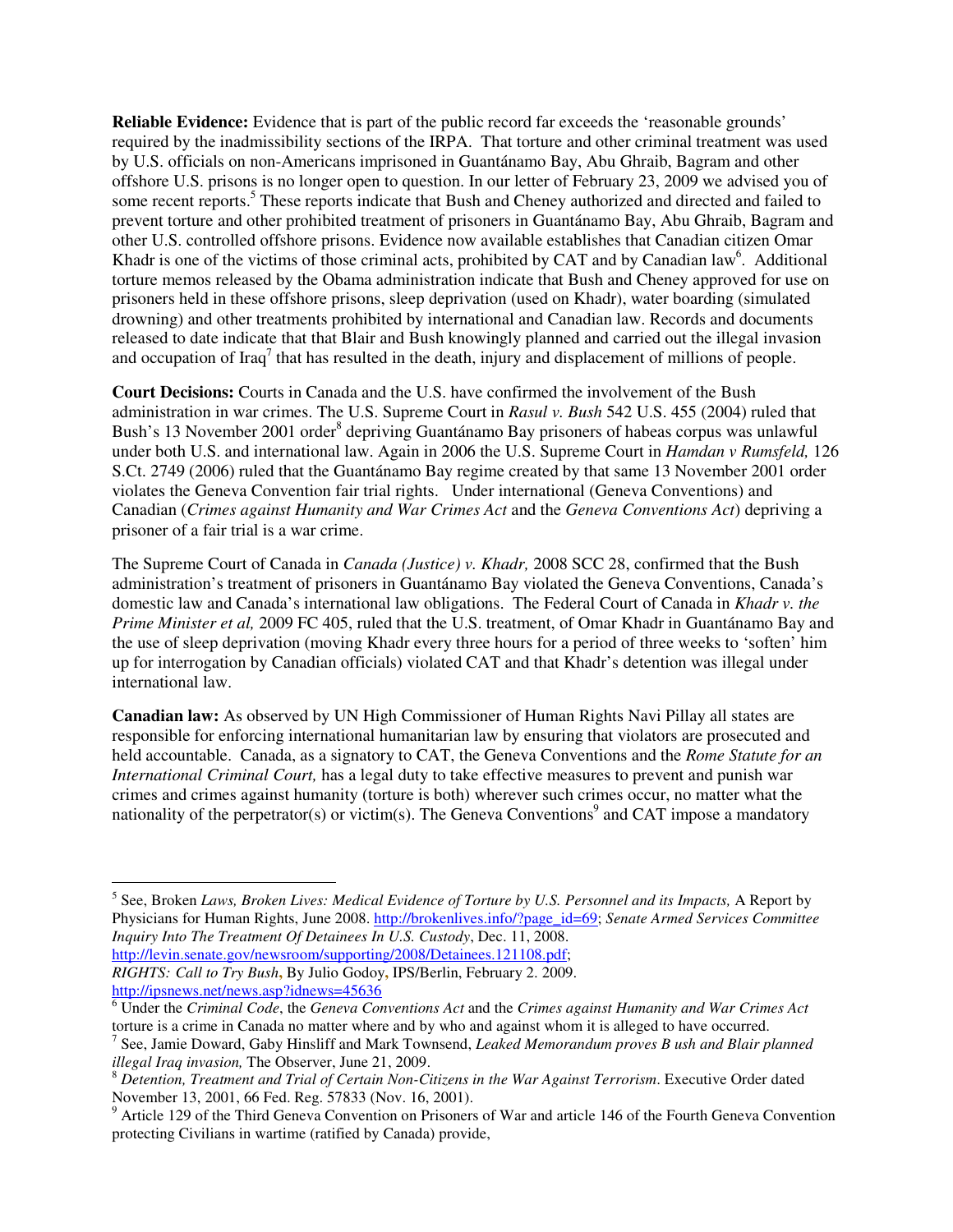duty to prosecute people suspected of, in the case of CAT, torture and in the case of the Geneva Conventions, war crimes and crimes against humanity, once they enter Canada.

In order to fulfill these duties Canada has passed laws to prevent people suspected of war crimes and crimes against humanity from entering Canada for any purpose.<sup>10</sup> Canada has also made war crimes and crimes against humanity--committed anywhere in the world, against and by any person(s)--crimes under Canadian  $\text{law}^{\text{11}}$ . Canada's duty to prosecute these crimes is triggered when the victim is a Canadian citizen—e.g. Omar Khadr--or the suspected offender enters Canada.

Reports of visits to Canada by Bush, Cheney and Blair coupled with evidence of their involvement in war crimes and crimes against humanity trigger these legal duties. Unless the Attorney General of Canada plans to initiate prosecutions once each enters Canada, Canada's legal duty is to ensure that Bush, Cheney and Blair are not allowed to enter Canada. The duty to direct, supervise and carry out all the steps necessary to ensure this result rests with the Prime Minister, the Attorney General of Canada and with the Ministers of Immigration and Public Safety. The Minister of Foreign Affairs is included as a recipient of this letter in the event that he elects, as a courtesy, to advise G.W. Bush, Dick Cheney and Tony Blair of their inadmissibility as was done in the case of British MP George Galloway. While the latter decision is discretionary, taking the steps necessary to prevent entry is required by law. The law does not allow an option of suspending the law to allow, even temporary, immunity to former heads of states or political colleagues who stand credibly accused of war crimes, crimes against humanity of other gross human rights violations. Indeed, the rule of  $law<sup>12</sup>$  forbids such preferential treatment.

**Official Investigations of War Crimes:** There are several ongoing official investigations of the aforementioned accusations against the Bush and Blair administrations of crimes committed during extralegal wars. Three examples are: in the U.K., the Chilcot Inquiry; in the U.S., Attorney General Eric Holder has ordered an investigation into "whether or not federal laws were violated in connection with the interrogation of specific detainees at overseas locations"; in the Hague, the International Criminal Court is conducting preliminary investigations of accusations of war crimes and crimes against humanity committed in Afghanistan.

**Conclusion:** LAW demands that the government of Canada immediately take all necessary steps:

- 1.To advise George W. Bush, former president of the U.S. and Dick Cheney, former vice-president and Tony Blair, former prime minister of the U.K. that they are inadmissible to Canada, at least until the above mentioned official investigations have been completed, made public and exonerated each of them; and,
- 2.To take all steps necessary to ensure that G.W. Bush and Dick Cheney and Tony Blair are denied entry to Canada as required by both Canadian law and Canada's international law obligations; and,
- 3.If any one of G.W. Bush, Dick Cheney or Tony Blair is not advised of his inadmissibility or, being advised, presents himself for entry, to treat this letter and the sources referred to, as a report under s. 44. (1) of the IRPA and to refer the matter to the Immigration Division for an admissibility hearing; and,
- 4. To take the steps necessary to have the George W. Bush administration, between October 2001 and November 2008 designated as a "government that…has engaged in systematic or gross human rights violations, or a war crime or a crime against humanity within the meaning of subsections 6(3) to (5) of the Crimes Against Humanity and War Crimes Act, pursuant to s. 35(1)(b) of the IRPA.

 $\overline{a}$ 

<sup>&</sup>quot;Each High Contracting Party shall be under the obligation to search for persons alleged to have committed, or to have ordered to be committed, such graves breaches, and shall bring such persons, regardless of their nationality, before its own courts."

<sup>&</sup>lt;sup>10</sup> *Immigration and Refugee Protection Act* S.C. 2001 c, 27, Division 4 Inadmissibility, s. 35, Human or international rights violations.

<sup>11</sup> The *Crimes against Humanity and War Crimes Act* S.C. 2000 c. 24, *Criminal Code* R.S.C. 1985 c. C-46*, Geneva Conventions Act,* R.S.C. 1985 c. G-3.

<sup>&</sup>lt;sup>12</sup> The *Canadian Charter of Rights and Freedoms*, provides, "Whereas Canada is founded upon principles that recognize the supremacy of …the rule of law."